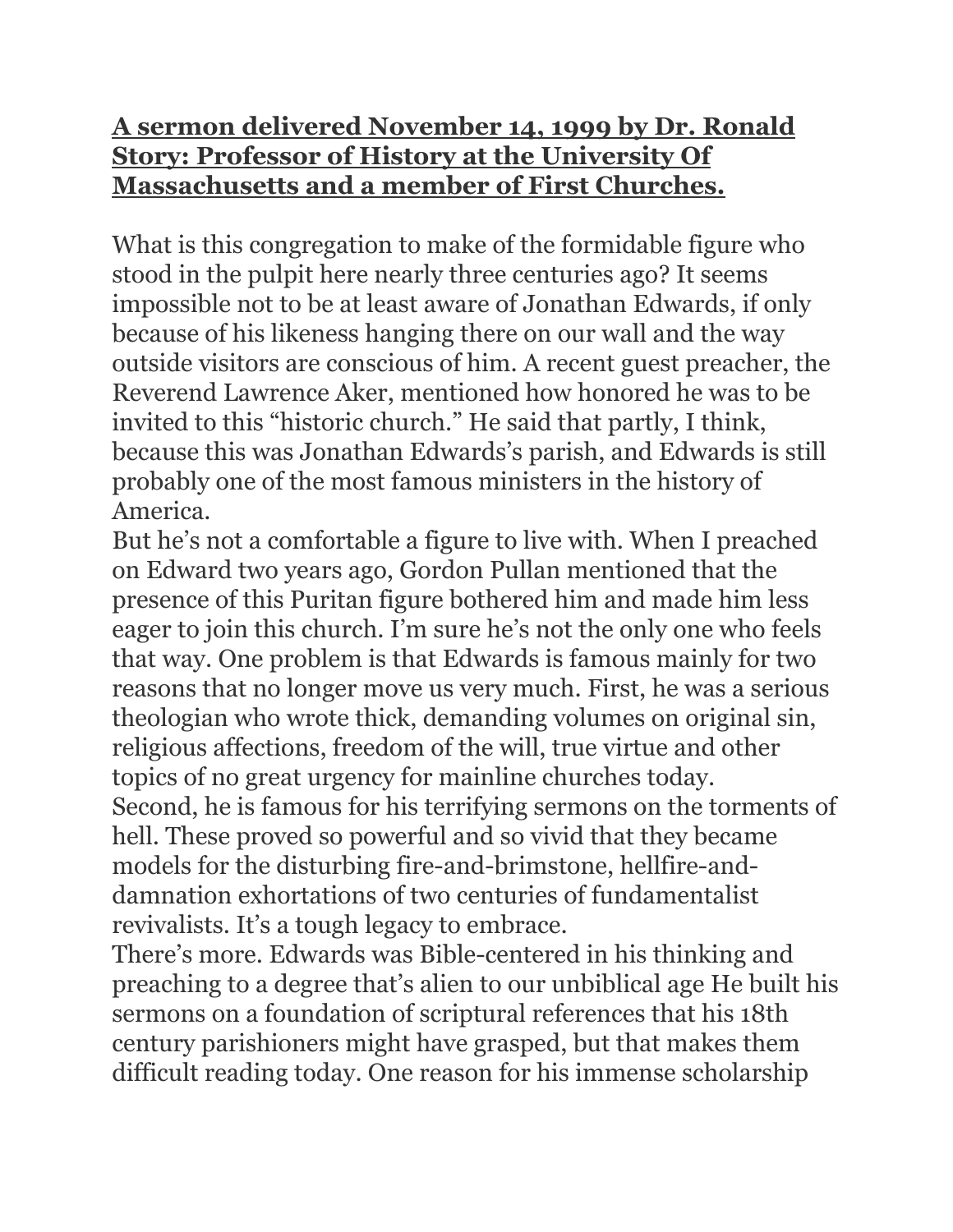was to try to reconcile the Bible and modern science and philosophy—which makes it difficult to grapple with that, too. Edwards also believed in original sin in a way that we might find bleak, if not ungenerous. He believed in salvation through atonement and faith to a degree that seems at least nonecumenical, even intolerant. For example, he hated Catholicism for preaching grace through good works because he thought this doctrine had led wealthy men to try to buy their way into heaven by giving money to the Church, a futile, corrupting, even blasphemous process for everyone concerned.

Edwards could be judgmental about the state of other people's souls and behavior. His parishioners eventually turned him out for judging them too harshly. And he was concerned to preserve his own ministerial dignity and therefore the status and reputation of the ministry as a whole. So he can appear cool and unapproachable rather than warm and welcoming the way we like our pastors.

You can see all this in the sculpture on the wall. The high forehead of the scholar. The judging eyes of the fearsome preacher. The lofty, bewigged minister.

But the sculpture is misleading. If you look at the picture on which the sculpture is based–the only portrait we have of Edwards–you see an open face and level gaze, The eyes are youthful, almost tender, the face modest, almost vulnerable . It's actually the lighting of the sculpture and the deep cuts that the sculptor used to capture the likeness that make the eyes so dark and glowering and judgmental and the visage so stern and lofty. It's not exactly wrong. It just exaggerates certain features at the expense of others, such as the open and inviting right hand reaching to touch us.

Our view of Jonathan Edwards the minister is exaggerated in this way, too. It emphasizes certain parts of his life and work at the expense of others. In fact, there are lots of things about Edwards to appreciate and even respond to with a sense of pride, or at least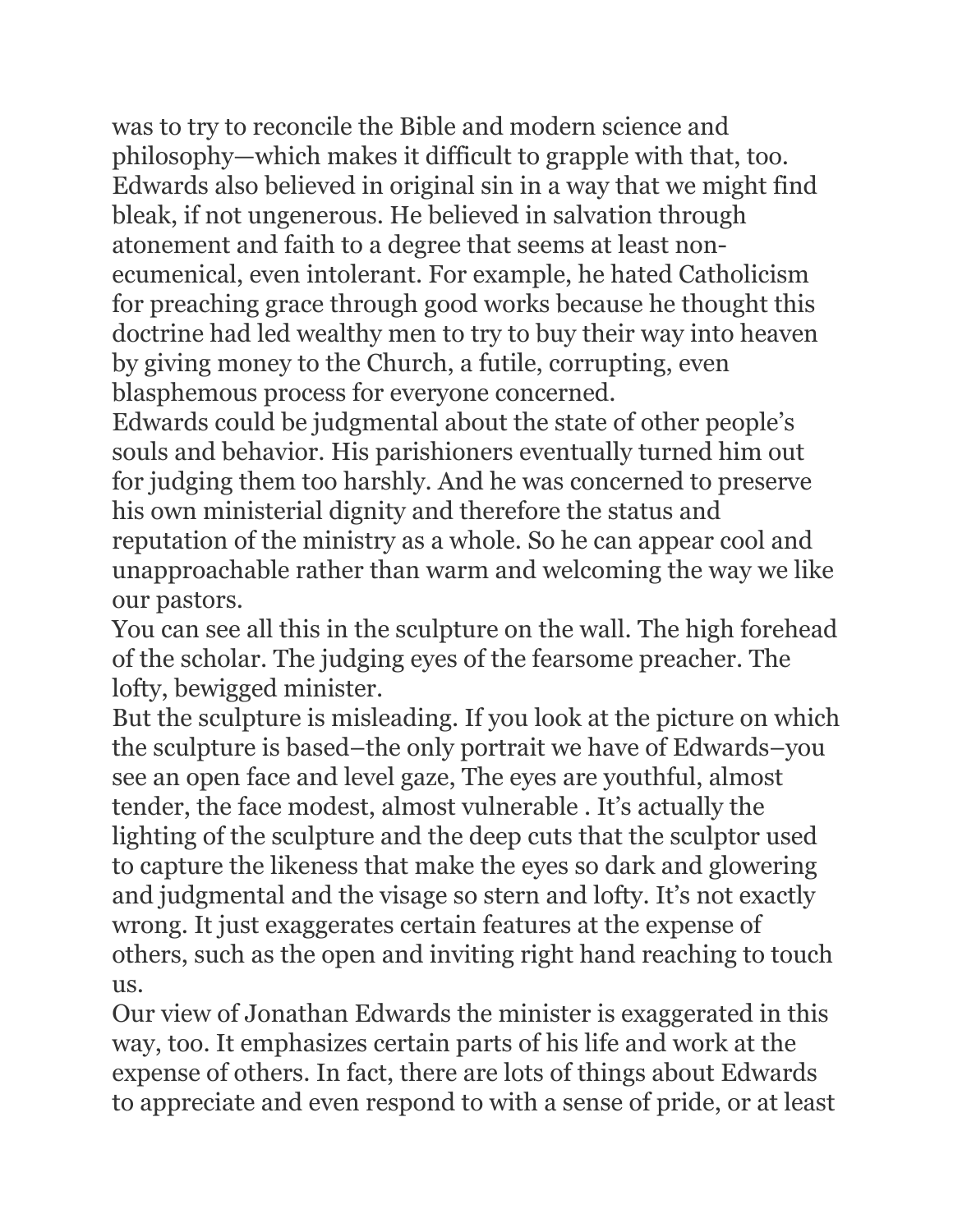not embarrassment. We don't have to like everything about him to appreciate these.

First, he lived plainly. The Town of Northampton paid his salary through its support of the Congregational Church, the only church in town then, and Edwards got into quarrels with the community over an uncertain and inadequate salary. But this was mostly because he thought that any minister should be paid appropriate to his status, which, as God's emissary, should be high. He maintained his growing family, had a weakness for buying jewelry for his wife, Sarah, but spent very little on himself – except for books. He died owning two coats, two hats, a good wig and a "poorer" one, knee buckles but no other ornaments, spectacles and a compass but no watch—and 225 books. As his biographer says, "Why should one's possessions outstrip one's needs?" He also loved nature in a way that was new and original for a New Englander. God's grace, Edwards wrote, enabled him to see divinity in "the sun, moon, and stars; in the clouds and blue sky; in the grass, flowers, trees; in the water and all nature." He would sit, he said, "& view the moon for a long time; and in the daytime view the clouds and sky to behold the sweet glory of God; … and would fix myself to see the Lightning play, and hear the majestic and awful voice of God's Thunder, which was often exceeding entertaining, leading me to sweet Contemplations." He preached of "the beauty of trees, plants, and flowers, … the beautiful frame of the body of Man, the beauty of the moon and stars" and of "the highest heavens." This verges on high pantheism, closer to St. Augustine and St. Francis than to a typical Puritan and pointing toward Emerson and Thoreau and the ecology movement of our own time. But Edwards was the pioneer.

Edwards in fact was a great lover of beauty in a broader sense. He loved the beauties of nature, but beauty was also a key concept in his theology. He believed that God had given people an instinctive love for beauty of line, proportion, balance, and harmony. You could see it in the universe. You could see it in writing and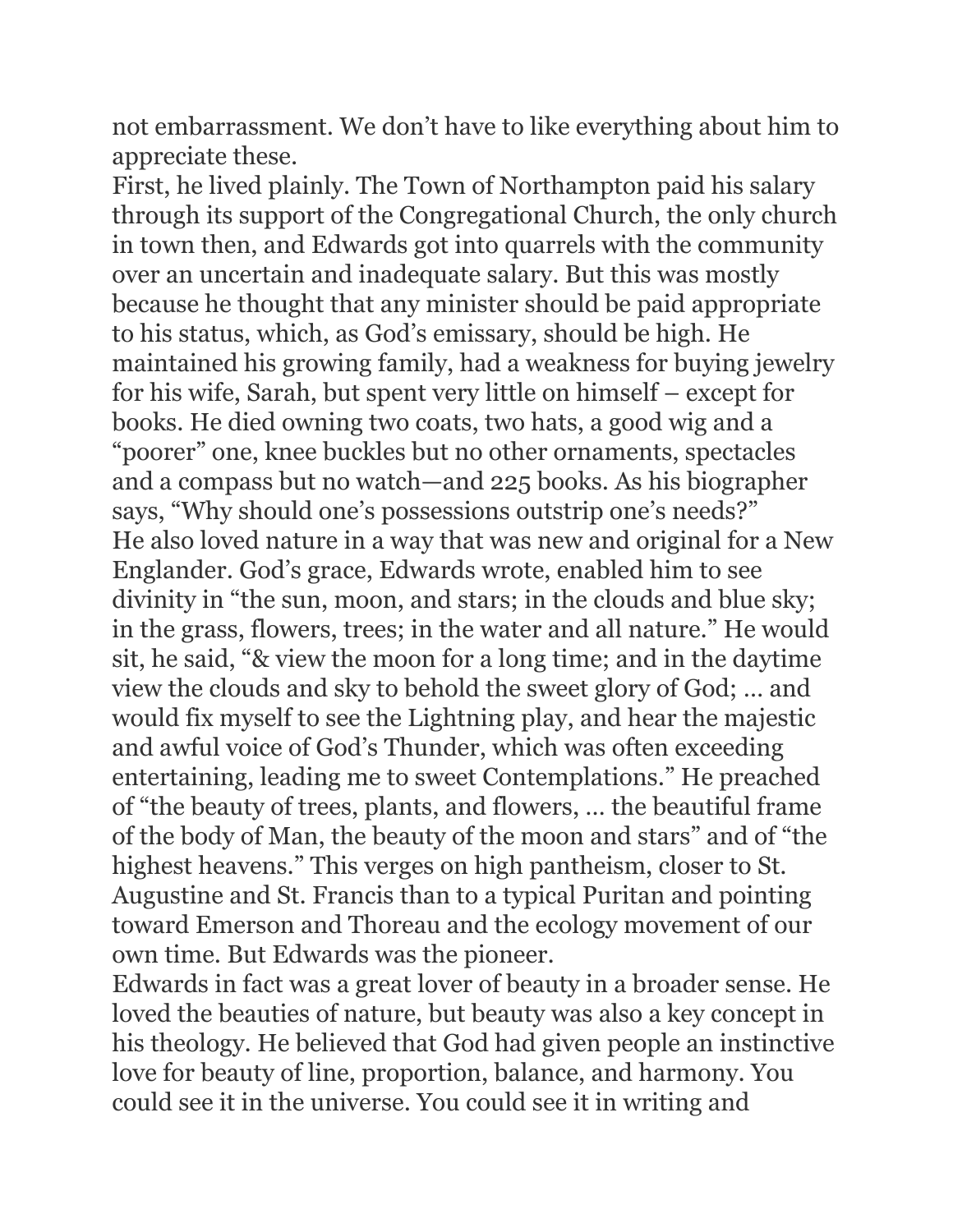philosophy and theological reasoning and mathematics. Harmony was one of his highest values. When he introduced the hymns of Isaac Watts and others to the New England churches, he wanted them to replace the old way of singing, where individuals read or chanted psalms at their own pace and time. Edwards wanted people to sing together, in harmony with one another, and he thought this new way of singing would find ready favor partly because God had created people to love beauty, and harmony was bound to be beautiful in music as in nature . What people needed was exposure and encouragement—as long, of course, as they didn't go overboard and become Anglicans.

For his time, Jonathan Edwards was generous and respectful toward women. He was too much a Congregationalist to support the religious equality of the Quakers, and too much a man of the 1700s to fight for women's political equality. But he treated his daughters with astonishing latitude, allowing them to move about and even travel unchaperoned, never criticizing their behavior – although there doesn't seem to have been much bad behavior to complain about – permitting, even encouraging them to choose their own marriage partners. When he advised them, it was to live according to Christian principles. Edwards fell afoul of his congregation late in his ministry by criticizing the adolescent sons of prominent townspeople for passing around illustrated books on midwifery—the colonial equivalent of pornography. He was especially upset that the boys were treating girls disrespectfully, using sexually suggestive language that the girls found offensive. His stance smacked of prudery, got him in hot water, and probably isn't what we would do. But it's not so different from the way some feminists criticize pornography—as disrespectful, even dangerous, to women. I have not the slightest doubt that had Edwards lived later, he would have supported, out of sheer Christian principle, both women's suffrage and the equal rights amendment.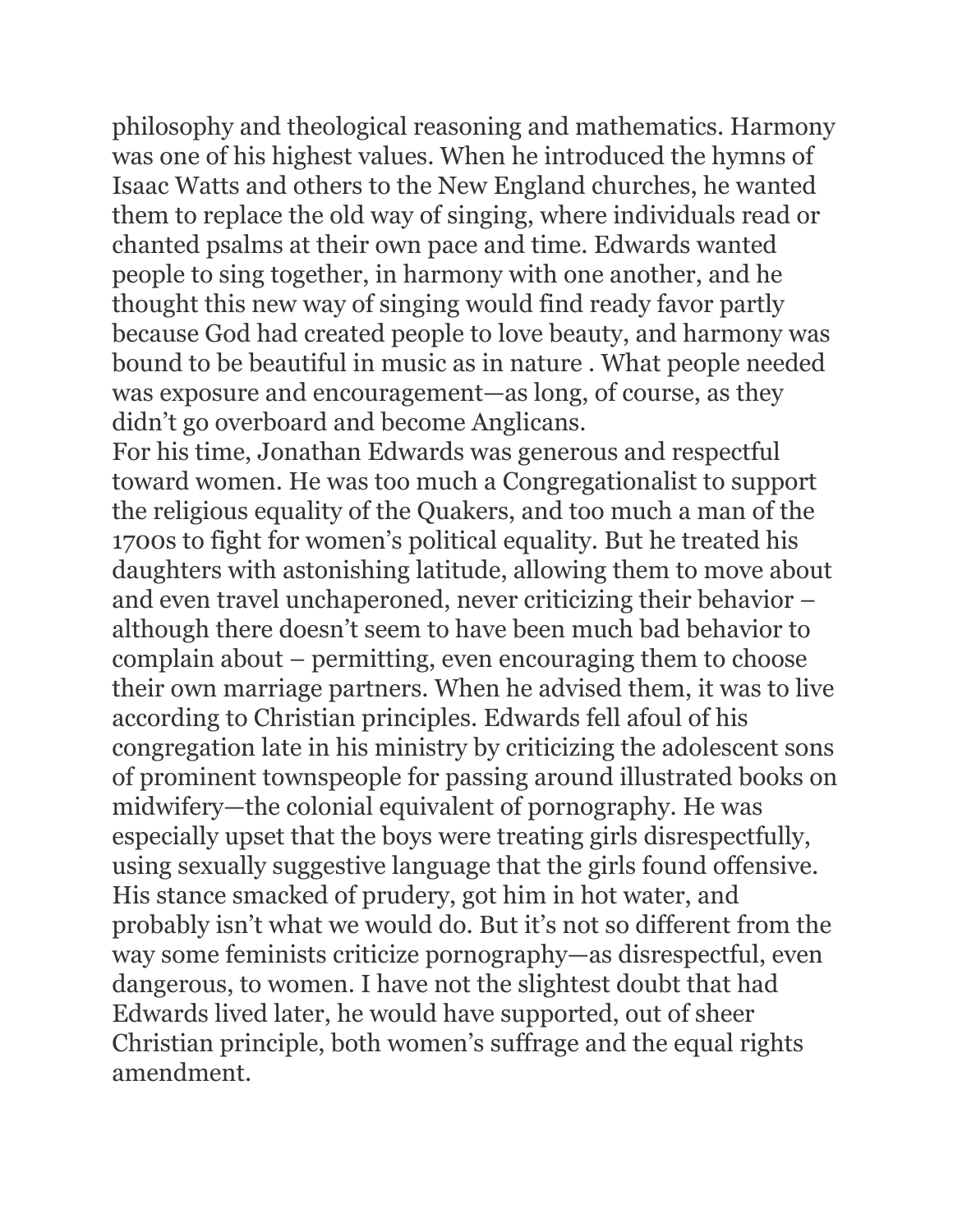Most importantly, Jonathan Edwards was a powerful preacher of the gospel of love. This is almost never acknowledged or discussed, but it's crystal clear from his great work, Charity and Its Fruits, which expands upon a group of sermons he preached throughout most of the year 1738. These were commentaries on today's scripture from Corinthians, which was one of Edwards's favorite books of the New Testament. The sermons do two things. They instruct us to lead loving Christian lives in this world as best we can. And they offer us a picture and a definition of Heaven as a place of pure love.

Edwards urged us in our daily lives to an imitation of Christ. Christ loved his enemies, Edwards said, Jews and Samaritans and Romans as well as Christians. He loved people so much that he felt one with them; he made them a part of "his flesh and his bone." He so loved us that he gave everything he had and became poor for us and traded ease and honor for suffering and degradation. Christ loved us as he loved the poor, the maimed, the halt, the blind, the empty and needy and vagabond, without ever expecting to be repaid. He was, above all and in spite of the great injuries done to him, "meek and gentle."

And so, preached Edwards, should we love Christian love, he said, is "contrary to a selfish spirit." We must consider not only our own circumstances and necessities but those of our neighbors; regard not only our own desires but others' desires, too. We should love even those of "hateful dispositions," even the proud, the greedy, the hard, the profane, the unjust. We should not only help the poor. We should do it lovingly, "with our hand open wide" and with a charitable heart, "expecting nothing in return." Christian love will dispose us to mercy toward a neighbor who suffers "affliction or calamity." We will in this way "bear one another's burdens and weep with those that weep." It is love, moreover, said Edwards, that will check and restrain "bitterness and heated spirits" and prevent "broils and quarrels." Love will help us to "suppress wrath, rage, resentment, revenge,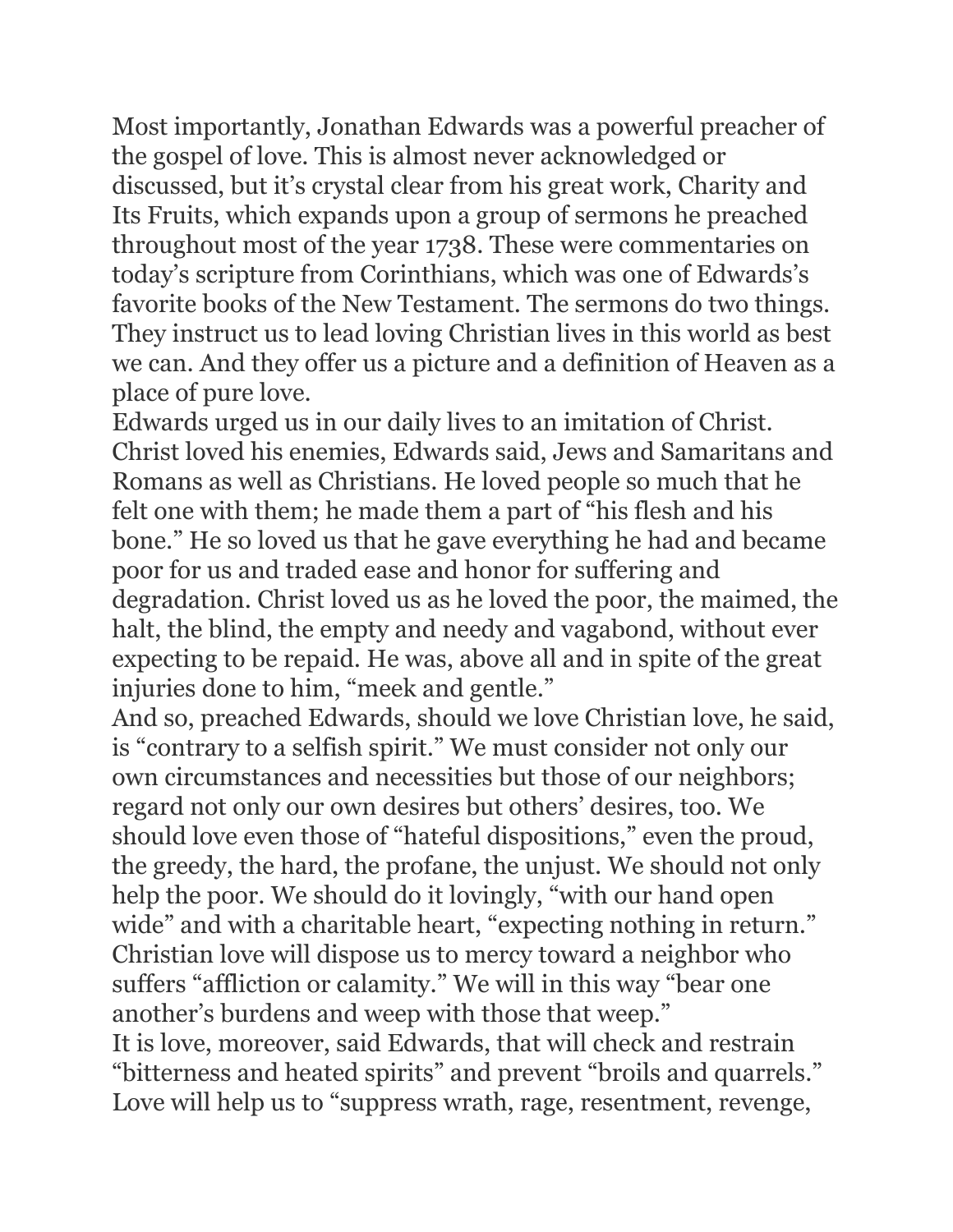bitterness" and all the monstrous passions that stir up "hatred, strife, and violence." "We do not live in heaven, or a world of purity, innocence and love," Edwards wrote. "We dwell in a fallen, corrupt, miserable, wicked world" full of malice and injury. Even so, Christian love will dispose us to peace.

Most people know Jonathan Edwards for his preaching on the fiery terrors of hell, particularly "Sinners in the Hands of a Angry God." But this great series of love sermons enabled him to define hell more precisely. Hell, he argued, is a place where there is no love. It is a place deluged not with fire but with wrath and hatred and rage, a place of pride and contention and strife, of spite, treachery, fickleness, hypocrisy and deceit, without friendship or pity or mercy. It's the best definition of hell I've ever read: Hell is the place without love.

Heaven, by contrast, is a world of perfect love. Edwards showed us his vision of Heaven in the last of these great sermons on Corinthians, entitled "Heaven Is a World of Love." It seems as powerful to me as his hellfire sermons, although for some strange reason few people know about it. In Heaven, said Edwards, we may love God, Christ, and one another perfectly, without envy or malice or revenge or contempt or selfishness. In Heaven no one will ever be grieved that they are slighted by those they love. Nor will the joy of Heavenly love be interrupted by jealousy. "Heavenly lovers," in Edwards's words, "will have no doubt of the love of each other. All their expressions of love shall come from the bottom of their hearts."

In Heaven there will be nothing to clog the exercise and expression of love – no heavy body or lump of flesh or unfit organ or inadequate tongue. We shall have no difficulty expressing our love. Our souls, "like a flame of fire with love, shall not be like a fire pent up but shall be perfectly at liberty, winged with love with no weight tied to the feet to hinder their flight." Nor will there be any wall of separation to prevent the perfect enjoyment of each other's love – neither physical distance, nor want of full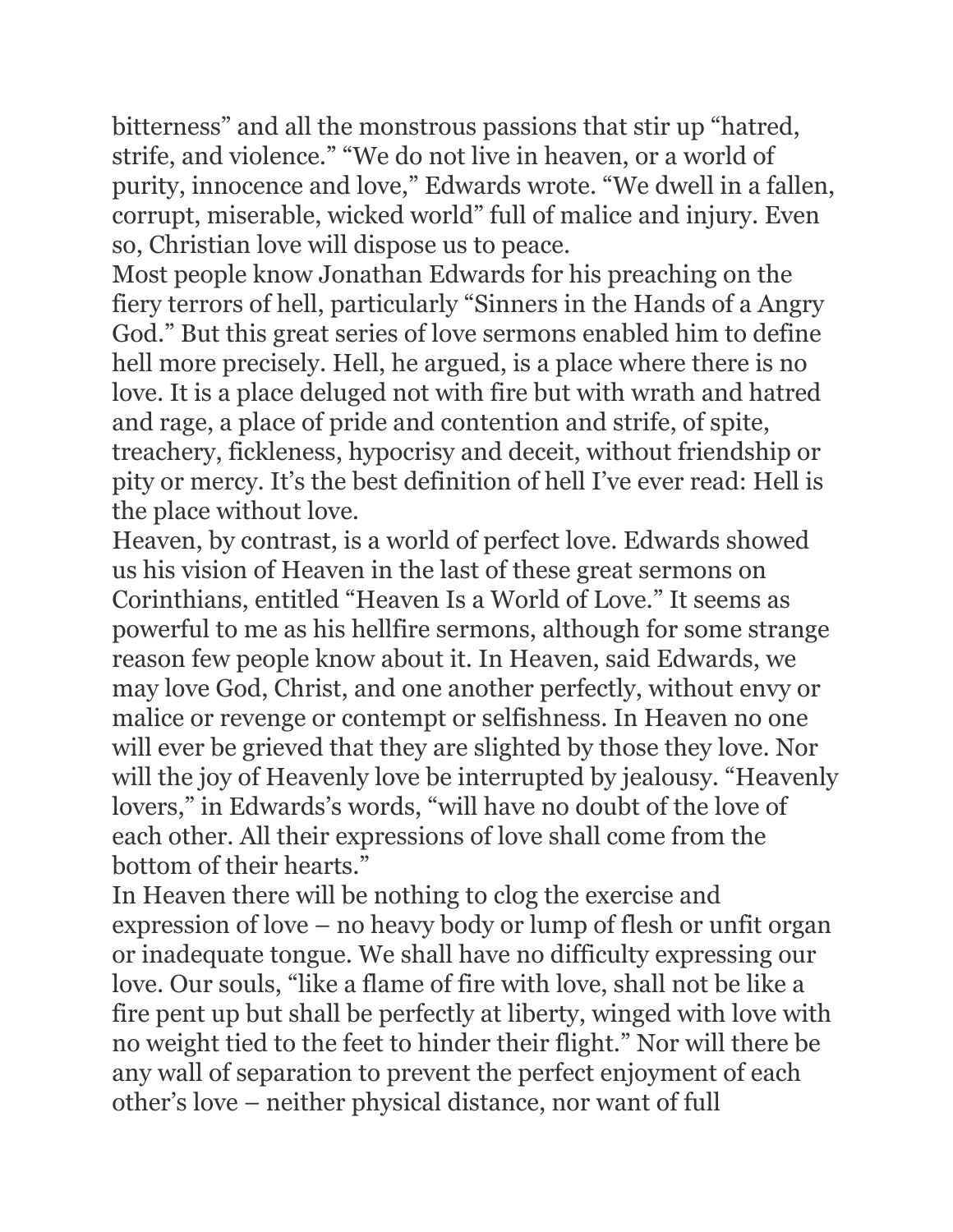acquaintance, nor misunderstanding, nor disunion through difference of temperament or circumstances or opinions or interests. We shall all be united, related to Christ, the Head of the whole society, the spouse, in Edwards's words, of the whole church of saints, which shall be a single family.

As love seeks to have the beloved for its own, so in Heaven all shall have property in one another. The saints shall be God's, preached Edwards, and he theirs. And so with Christ, who bought them with his life and gave himself to them in death. "And the saints shall be one another's." And they shall enjoy each other's love in perfect and undisturbed prosperity, without adversity or pitiful grief of spirit, and shall glory in the possession of all things in common. And Heaven will be a garden of pleasure, a paradise fitted in all respects for an abode of heavenly lovers where they may have sweet society. "The very light which shines in and fills that world is the light of love," said Edwards. "It is beams of love; for it is the shining of the glory of the Lamb of God, that most wonderful influence of lamblike meekness and love which fills the heavenly Jerusalem with light."

And we will know such perfect love forever, with no fear that such happiness will ever end.. "All things," Edwards preached, "shall flourish in an eternal youth. Age will not diminish anyone's beauty or vigor, and there love shall flourish in everyone's breast, as a living spring perpetually springing, or as a flame which never fails. And the holy pleasure shall be as a river which ever runs, and is always clear and full. There shall be no autumn or winter; every plant shall be in perpetual bloom with the same undecaying pleasantness and fragrance, always springing forth, always blossoming, always bearing fruit."

He concludes: "O what tranquillity there is in such a world as this! Who can express the sweetness of this peace? What a calm is this, what a heaven of rest is here to arrive at after persons have gone through a world of storms and tempests, a world of pride, and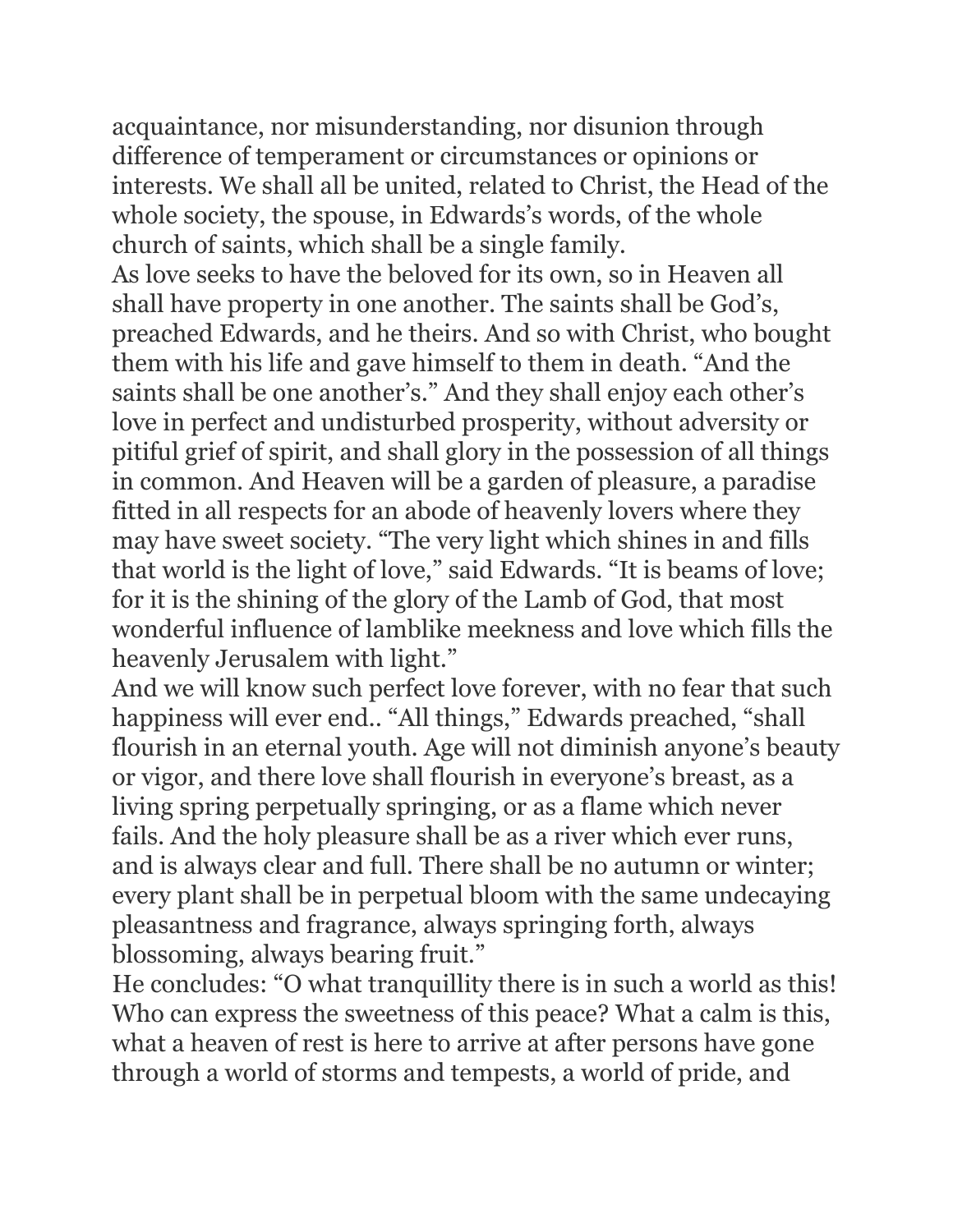selfishness, and envy, and malice, and scorn, and contempt, and contention, and war? What a Canaan of rest!"

Jonathan Edwards did not believe that we could find perfection in this world. If hell is hatred and heaven pure love, this world is a mixture. To find true and perfect love, you have to enter Heaven. But he ended this magnificent sermon by telling us that "as heaven is a world of love, so the way to heaven is the way of love. This will prepare you for heaven, and make you ready for an inheritance with the saints in that land of light and love. And if ever you arrive at heaven, faith and love must be the wings that carry you there."

The real Jonathan Edwards is like the wall sculpture. It's the lighting that history has thrown on him that makes him seem so daunting. If you look closely, you see not the shadowy judging eyes, but the warm, welcoming, loving hand. Amen.

In August of 1822, Benjamin Willard (1783-1862), an itinerant missionary of the Massachusetts Baptist Missionary Society, arrived in Northampton, Massachusetts. Mr. Willard circulated a few copies of the Baptist Magazine, and noted in his papers, "visited several families and witnessed some attention." Despite the determined hostility of the First Church (Congregational) minister and most of the town establishment, Northampton experienced its first vigorous testament to experimental religion since the departure of Jonathan Edwards in 1750.

Preaching in an old tenement on South Street, Benjamin Willard slowly organized a Baptist Church, with the help of Rev. Thomas Rand of West Springfield and Baptists from the West Farms area of Northampton. In 1823, Benjamin Willard was ordained in the newly formed First (Baptist) Church. A few months later, in January of 1824, he baptized two young people "thro the ice" with over 2000 curious Northampton onlookers. On April 25, 1826, 44 men and 26 women approved a Church Covenant and chose two deacons. That summer, in July of 1826, The Baptist Association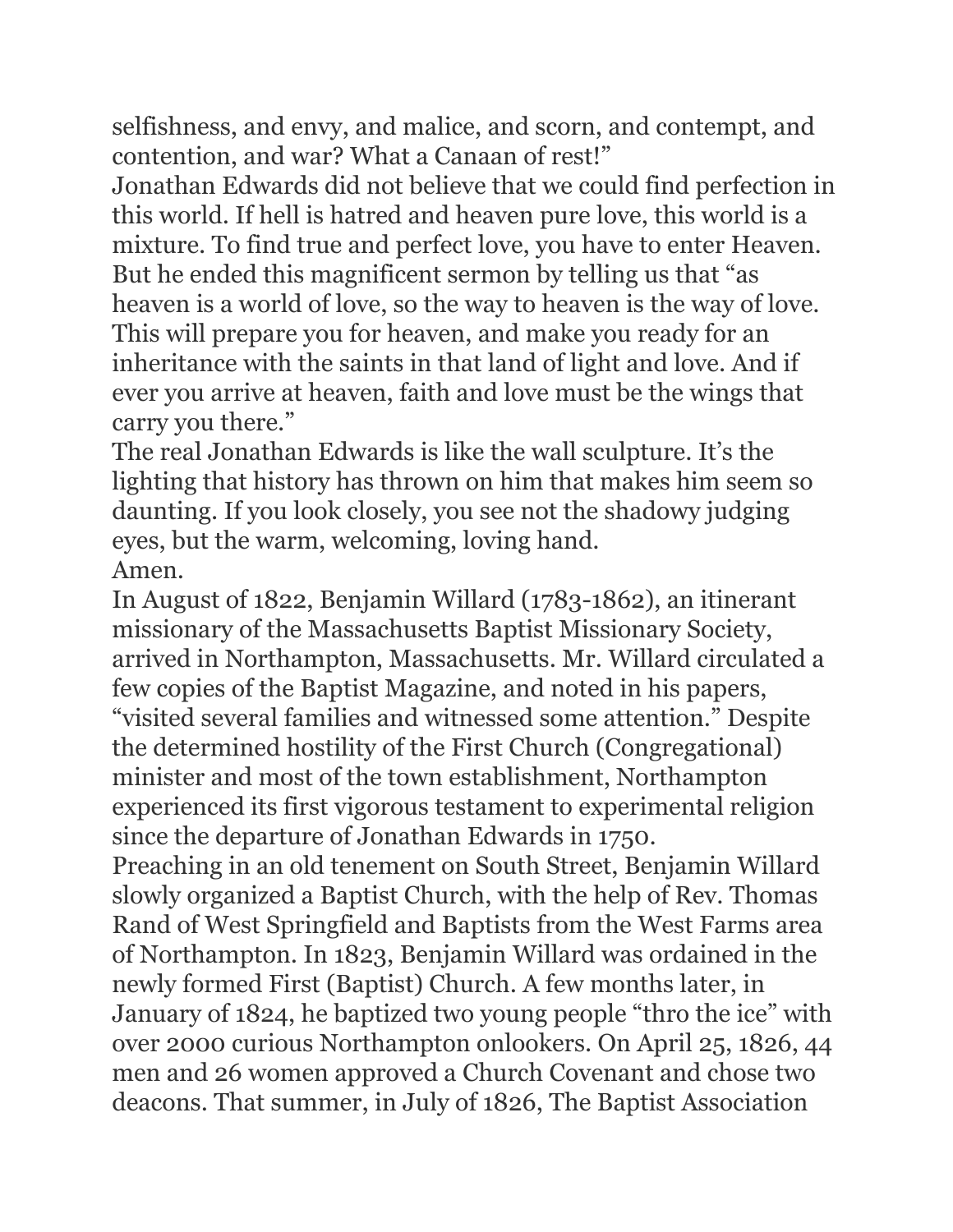Church Council formally recognized the First Baptist Church of Northampton. Rev. Willard resigned in 1838 to do evangelical work in Vermont. He died in Holyoke, Dec. 2, 1862, at the age of 72.

Prominent Clergy

Rev. Abel Brown (pastor: 1840-1841) organized the first Sabbath School with a membership of 25 children in April, 1840. During the pastorate of Rev. Horace Doolittle (pastor: 1842-1845) the Church took a firm stand against slavery and adopted the following resolutions in 1843:

"Whereas, the institution of slavery is not only tolerated in this country…, and whereas, slave holders in the south suppose that a portion of the church in the north countenances them in penetrating the system,… we wish it to be distinctly understood that we have no fellowship with these unfruitful works of darkness, therefore after mature and prayerful deliberation, resolved:

1. That we believe slavery to be a sin against God and that it has not the slightest countenance from the Bible, nor from the principles of common justice, that it is an exceedingly wicked institution and ought forthwith to terminate.

2. Resolved, that as a Church of Christ we cannot suffer our names or influence to be claimed as approving or countenancing the system, but that we deeply sympathize with those in slavery and will pray for them and use all Scriptural means to hasten their liberation.

3. Resolved, that we cannot consistently, and therefore will not, receive as members of our body, or admit to our pulpit or communion, those who continue to hold their fellow men in bondage." 1

In 1878, Rev. Denzel M. Crane (pastor: 1846-1858; 1878-1879) joined the Free Soil Anti-Slavery political party; a party committed to liberty to all men. Rev. Crane also became the first Superintendent of Northampton's Public Schools.